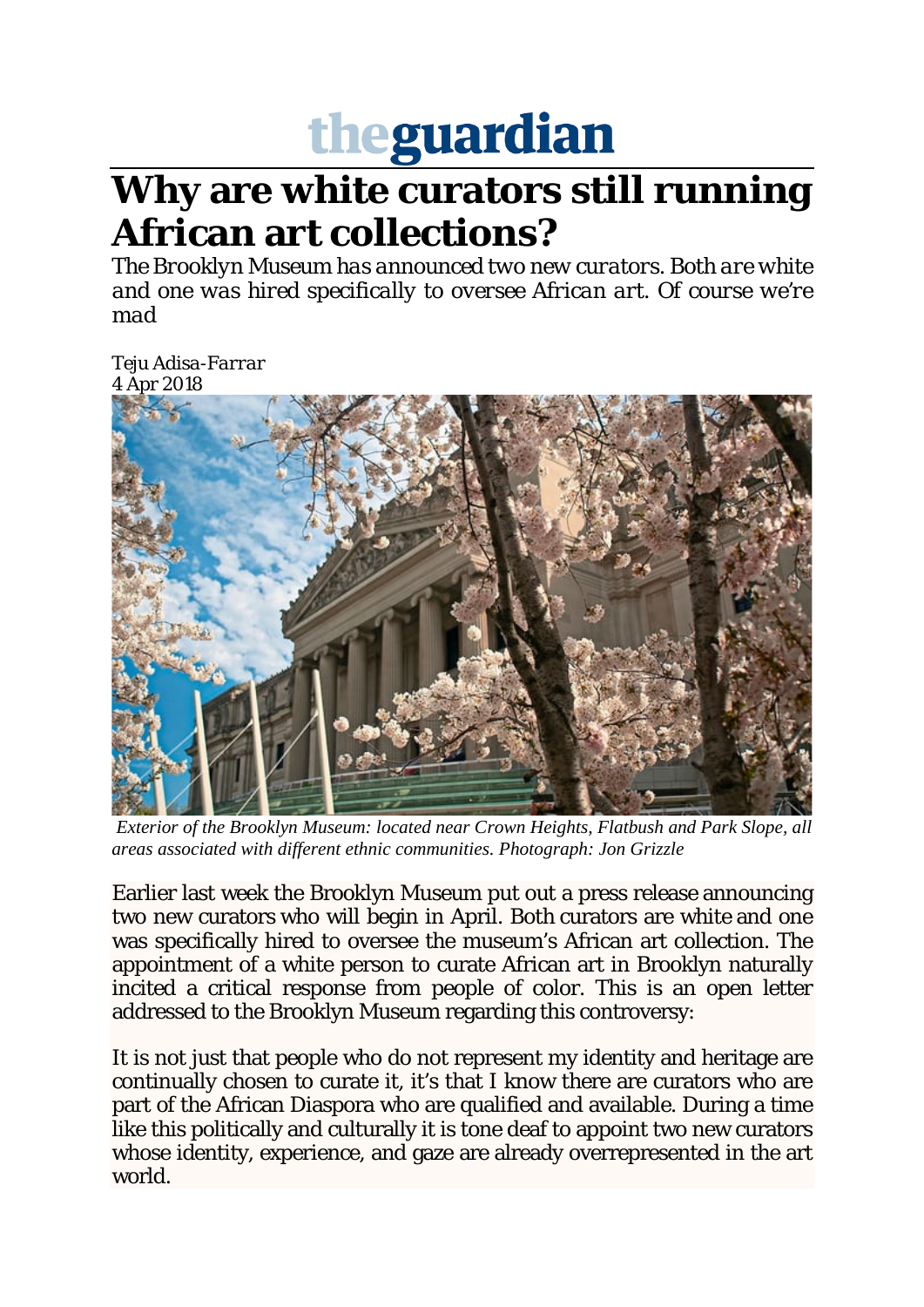White curators are continually given a platform and power to determine how we engage with the continent of Africa and its artifacts in museums. Black Panther withstanding, there have been many critical conversations happening in the art world regarding inclusion and representation. Especially in New York City, but particularly in Brooklyn where gentrification is an immediate issue.

The social and cultural landscape of Brooklyn is changing. Old warehouses and factories are being adaptively redesigned in to galleries and restaurants. Conversations about the displacement of the diversity and unique cultural identities that make Brooklyn so significant in the legacy of hip-hop music, immigrant communities/enclaves, and food in New York City – are happening now. Any cultural and/or art space that is situated in Brooklyn has a responsibility to  $-$  at least  $-$  feign an awareness of this reality.

The Brooklyn Museum is located near Crown Heights, Flatbush and Park Slope. These are areas, if you know Brooklyn or are from New York, that are associated with different ethnic communities. As a Jamaican-American who has family in Brooklyn, I knew growing up the Caribbean folks were in Flatbush and Crown Heights. You cannot ignore these realities, especially since art and city transformation have such an intersectional relationship.

We know that to say you could not find qualified black/African curators is inaccurate to say the least and lazy at best

The infamous Killmonger museum scene in Black Panther was not lost on those who us who like to think we are apart of the art world. Killmonger's frustration in that scene resonates with many of us from the African diaspora. We have constantly expressed this frustration. Thus, the appointment of these two curators provides another concrete example of the problematics in which this discontentment is rooted. To be in a museum where my legacy and heritage are not represented or are misrepresented. To not be included as an expert or regarded as qualified to curate art that represents aspects of who we are is debasing. We know, especially now, that to say you could not find qualified black/African curators is inaccurate to say the least and lazy at best.

I feel insulted. Unlike Killmonger in a fictional story of a non-colonized African country, we cannot just steal our stuff back and return home to a future that the rest of the world has yet to catch up with. That most of the artifacts from the continent of Africa and the Americas are in museums in Europe and the United States is inherently violent and neocolonial. It ultimately shows that you don't think we can be responsible owners of our legacy. Thus, hiring even one more white person to have control over the rearticulation and reassessment of the African art in your museum is just